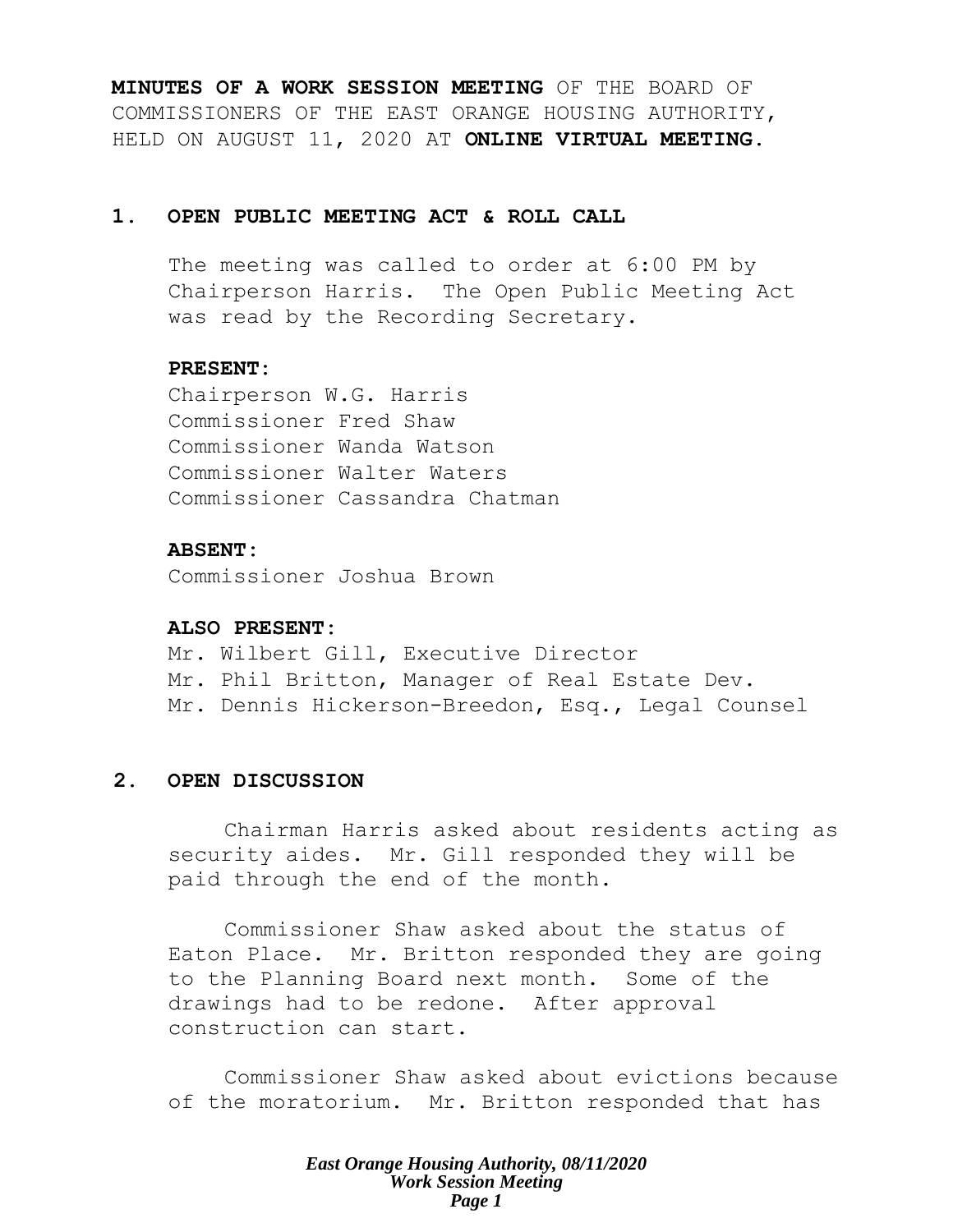to do with the Walnut Street purchase of a liquor store and bodega. It's considered to be an acquisition and eviction, so the moratorium must be lifted before anything can be done.

Commissioner Shaw asked about demolition on Halsted Street. Mr. Britton responded they must close on the financing, possibly in September, then the demolition could start.

Chairman Harris asked about the PTGH properties payment to the EOHA. Mr. Gill responded it is payroll payments to reimburse the EOHA. It happens every pay period.

Chairman Harris asked about Covid-19 protocol after August  $30<sup>th</sup>$ . Mr. Gill responded the authority will maintain the same protocols since nothing has changed with the virus.

Commissioner Watson asked about Section 8 inspection payments to Harry Paden from July 1, 2020 to July 31, 2020. Mr. Gill responded that EOHA needs a third party to do inspections for property it owns.

# **3. ADJOURNMENT**

Work Session adjourned at 6:30 PM.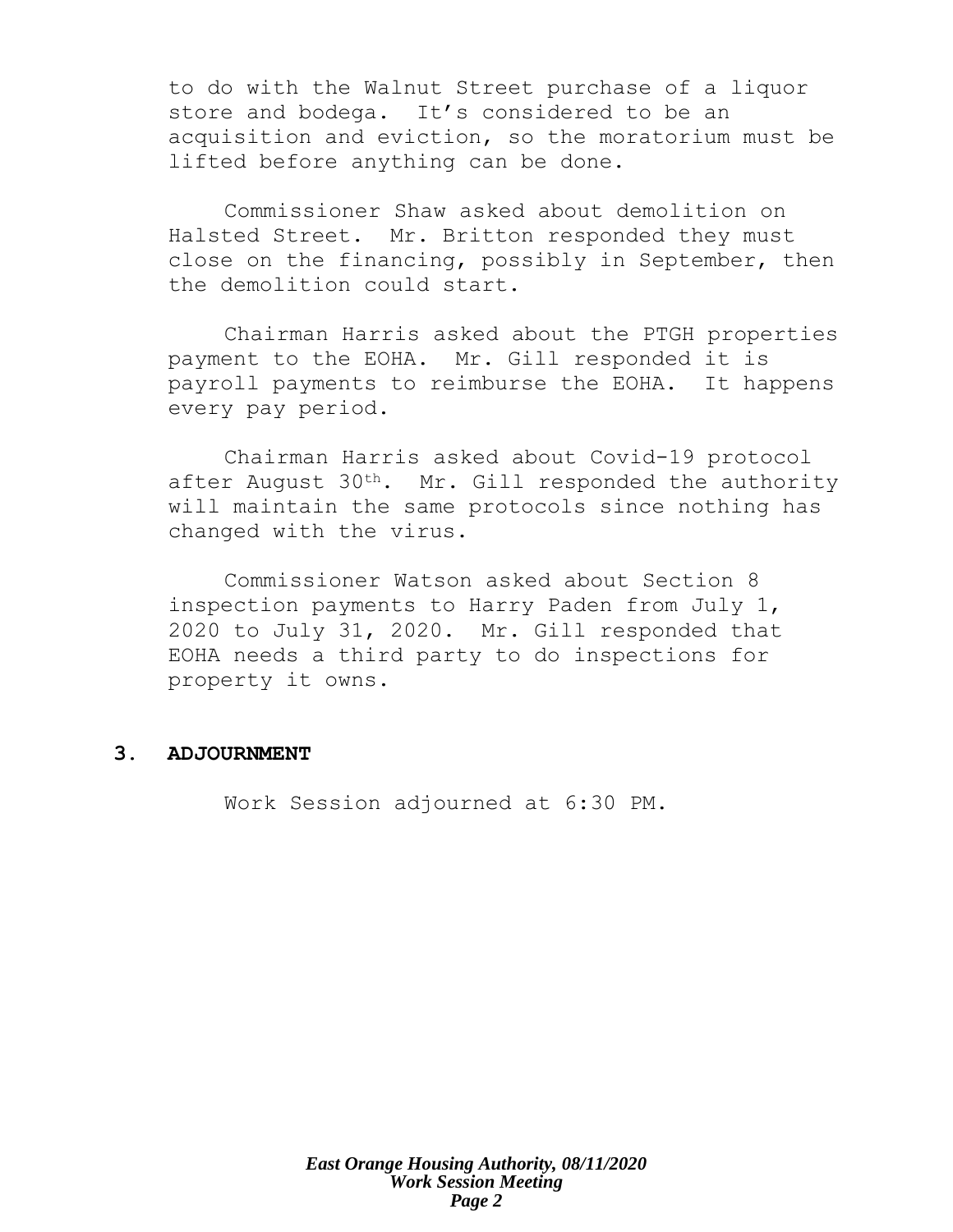**REGULAR MEETING** OF THE BOARD OF COMMISSIONERS OF THE EAST ORANGE HOUSING AUTHORITY, HELD ON AUGUST 11, 2020 VIA CONFERENCE CALL.

The Board of Commissioners of the Housing Authority of the City of East Orange met in a Regular Meeting, via conference call, on the 11<sup>th</sup> day of August, 2020. Chairperson W.G. Harris called the meeting to order at 7:00 PM.

The Chairman stated that this meeting is being conducted on conformity with the Open Public Meeting Act. Due to the Covid-19 pandemic, in lieu of a regular live meeting, the August 11, 2020 Board of Commissioners meeting will be conducted by conference call. The meeting will begin promptly at 7:00 PM, dial-in number: 800-615-1516, access code: 6780250. The notice was posted on the EOHA website on Wednesday August 5, 2020. The notice was also mailed to NJ Advance Media (Star-Ledger) on August 5, 2020.

# **PRESENT:**

Chairperson W.G. Harris Vice-Chairman Walter Waters Commissioner Wanda Watson Commissioner Cassandra Chatman Commissioner Fred Shaw

# **ABSENT:**

Commissioner Joshua Brown

# **ALSO PRESENT:**

Mr. Wilbert Gill, Executive Director Ms. Elena Coley, Director of Operations Mr. Phil Britton, Manager of Real Estate Dev. Mr. Dennis Hickerson-Breedon, Esq., Legal Counsel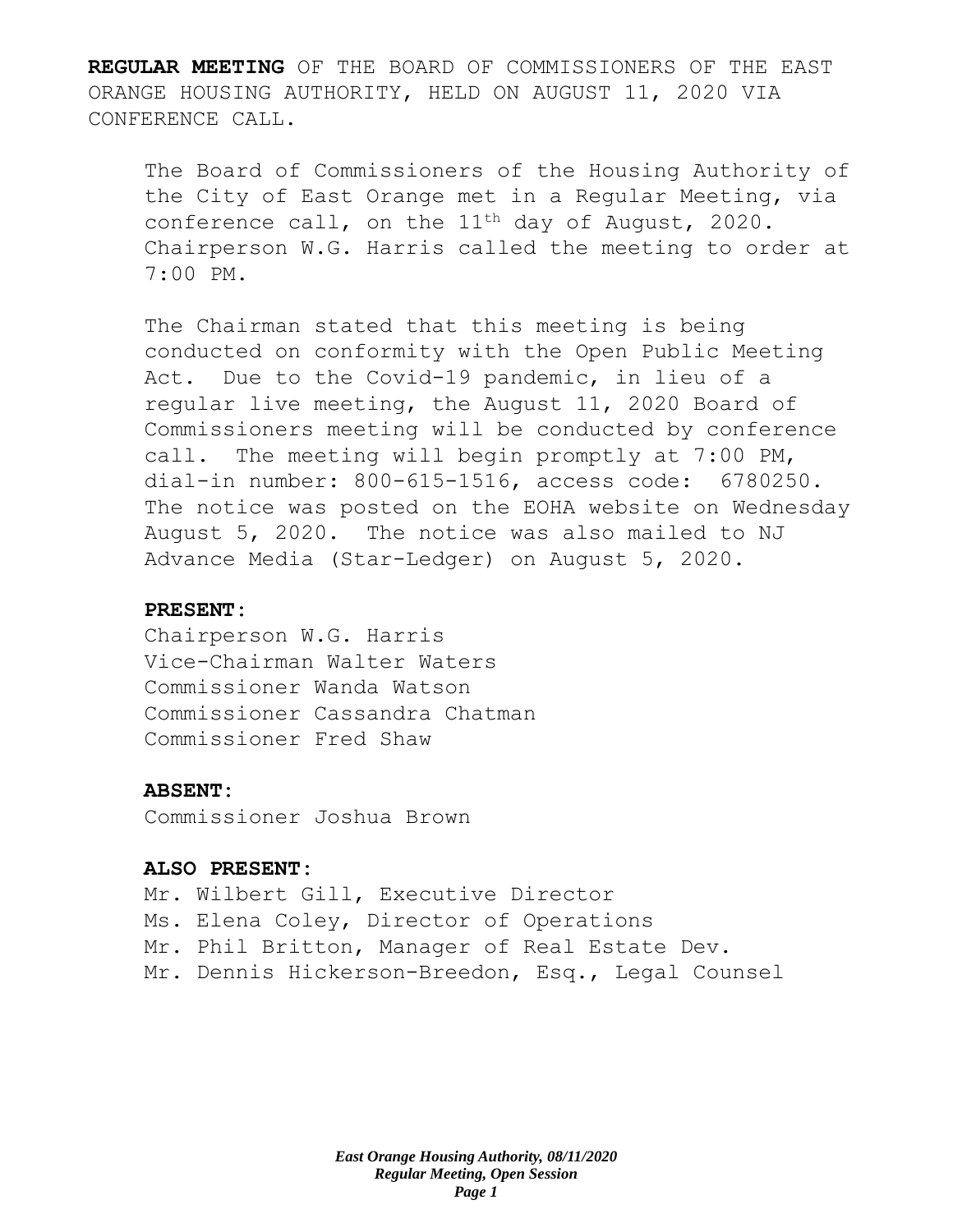#### **PUBLIC NOTICE OF REGULAR MEETING**

# **TO: BOARD OF COMMISSIONERS OF THE HOUSING AUTHORITY OF THE CITY OF EAST ORANGE, CITY CLERK OF EAST ORANGE, EAST ORANGE RECORD AND NEWARK STAR LEDGER**

Notice is hereby given pursuant to the Open Public Meetings Act, that a Regular Meeting of the Board of Commissioners of the Housing Authority of the City of East Orange, will be held on August 11, 2020, via conference call, for the purpose of acting upon:

# **2020-24 AUTHORIZING OR RATIFYING PAYMENT OF THE BILL LIST FOR THE MONTHS OF JUNE AND JULY 2020**

- **2020-25 RESOLUTION AUTHORIZING AND RATIFYING ACTIONS OF THE EXECUTIVE DIRECTOR OF THE EAST ORANGE HOUSING AUTHORITY REGARDING THE RESPONSE TO THE COVID-19 PANDEMIC**
- **2020-26 RESOLUTION TO ADOPT CERTAIN HUD WAIVERS OF PUBLIC HOUSING PROGRAM REGULATIONS**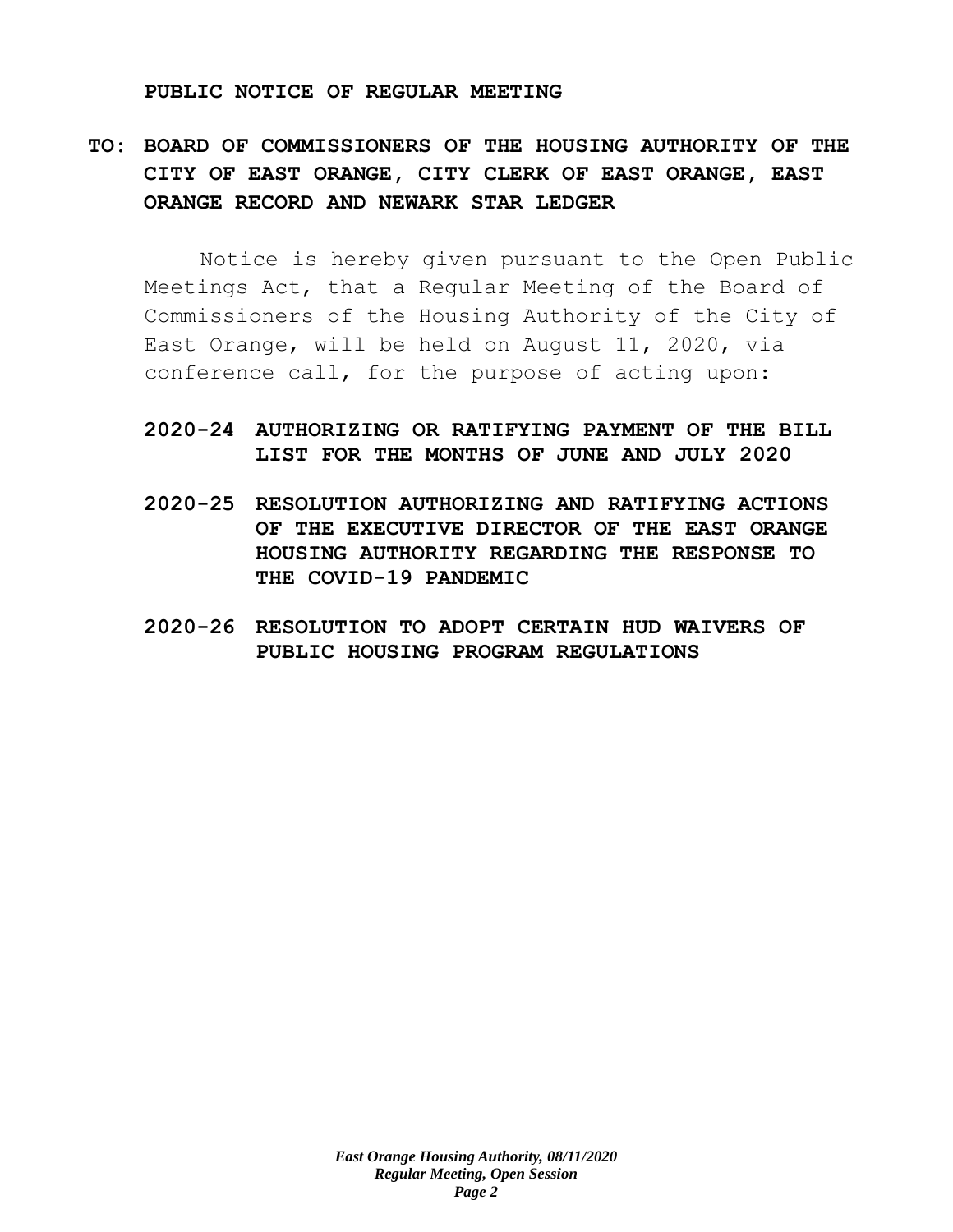- **2020-27 A RESOLUTION OF THE HOUSING AUTHORITY OF THE CITY OF EAST ORANGE APPROVING THE EXECUTION OF A DEVELOPER AGREEMENT WITH NORTH WALNUT URBAN RENEWAL, LLC FOR THE LONG TERM GROUND LEASE AND CONSTRUCTION OF A HOUSING PROJECT TO BE LOCATED AT 96 AND 122 NORTH WALNUT STREET AND 374, 376 AND 384 WILLIAMS STREET (IDENTIFIED AS BLOCK 360, LOTS 17, 17.01, 17.02, 19, 20 AND 22 ON THE OFFICIAL TAX MAP ON THE CITY OF EAST ORANGE, N.J.) AS WELL AS PURSUANT TO SAID AGREEMENT THE ACQUISITION BY SALE OR CONDEMNATION OF ADDITIONAL LANDS AND IMPROVEMENTS LOCATED ON 84-86 NORTH WALNUT STREET AND 392 WILLIAMS STREET (IDENTIFIED AS BLOCK 360, LOTS 18 AND 18.01 ON THE OFFICIAL TAX MAP ON THE CITY OF EAST ORANGE, N.J.)**
- **2020-28 RESOLUTION AUTHORIZING THE EXECUTIVE DIRECTOR TO RENEW THE ANNUAL SUPPORT AGREEMENT WITH MRI SOFTWARE LLC IN AN AMOUNT OF \$37,481.47**
- **2020-29 RESOLUTION RATIFYING THE RENEWAL OF THE ANNUAL COMMERCIAL LIABILITY INSURANCE COVERAGE WITH HOUSING AUTHORITY INSURANCE GROUP (HAI GROUP) IN AN AMOUNT OF \$15,515.00**
- **2020-30 RESOLUTION RATIFYING EXTENDING A PAYROLL SUPPORT SERVICES CONTRACT WITH ADP, LLC FOR A PERIOD NOT TO EXCEED 90 DAYS**

And for the purpose of transacting any other business related hereto or which may properly come before each meeting.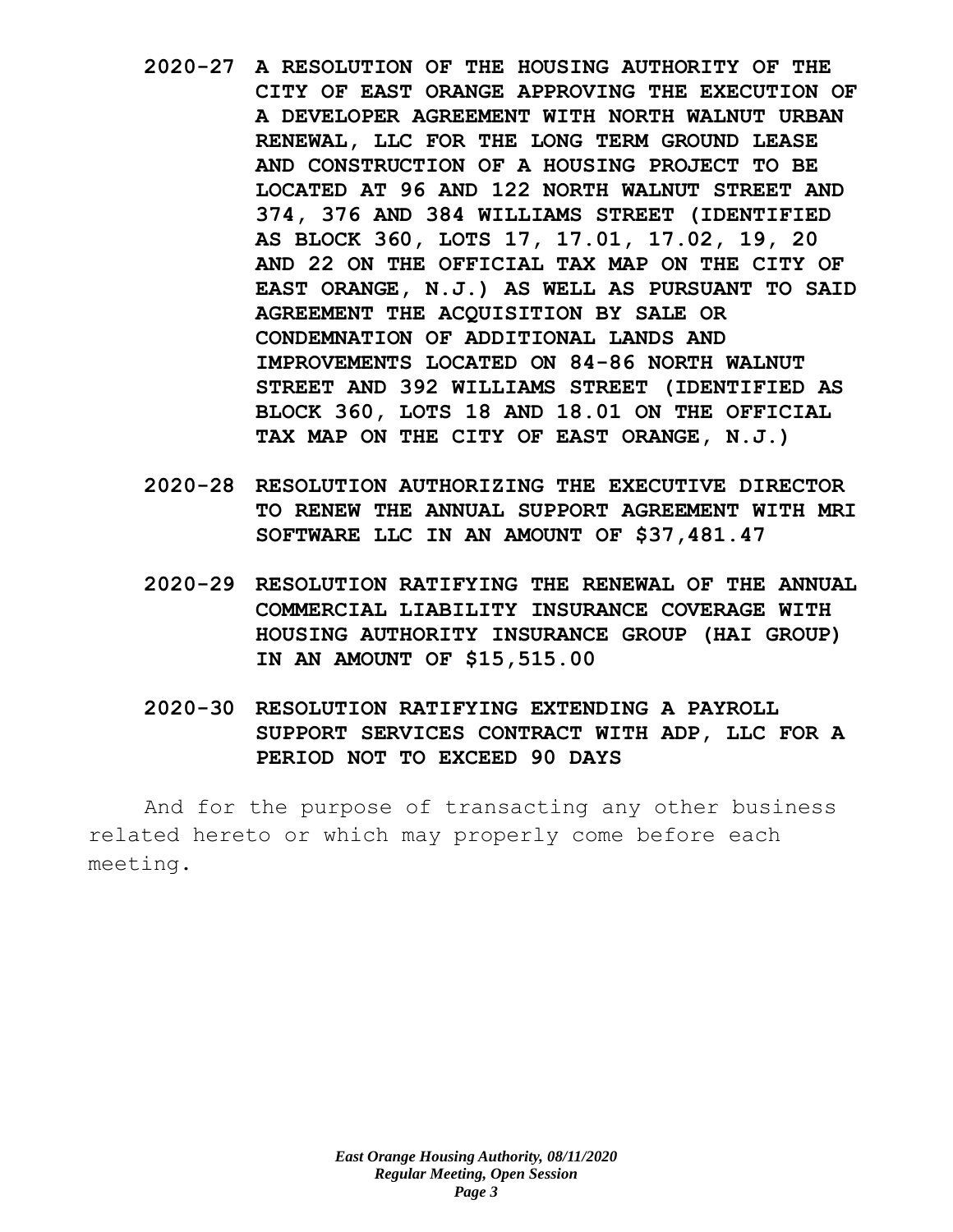# 1. **OPEN PUBLIC MEETING ACT and ROLL CALL**

### **PRESENT:**

Chairperson W.G. Harris Vice-Chairman Walter Waters Commissioner Wanda Watson Commissioner Fred Shaw Commissioner Cassandra Chatman

#### **ABSENT:**

Commissioner Joshua Brown

### **ALSO PRESENT:**

Mr. Wilbert Gill, Executive Director Ms. Elena Coley, Director of Operations Mr. Phil Britton, Manager of Real Estate Dev.

# **2. MINUTES**

**MOTION:** Commissioner Waters moved to approve the minutes of the previous meeting in June 2020. Commissioner Watson seconded. There were no questions.

ROLL CALL: Ayes: Chatman, Watson, Waters, Shaw, Harris. Nays: None. Abstentions: None.

The Resolution was approved 5-0-0.

#### **3. APPROVAL OF THE BILLS**

**MOTION:** Commissioner Waters moved to approve the payment of June and July bills. Commissioner Chatman seconded. There were no questions.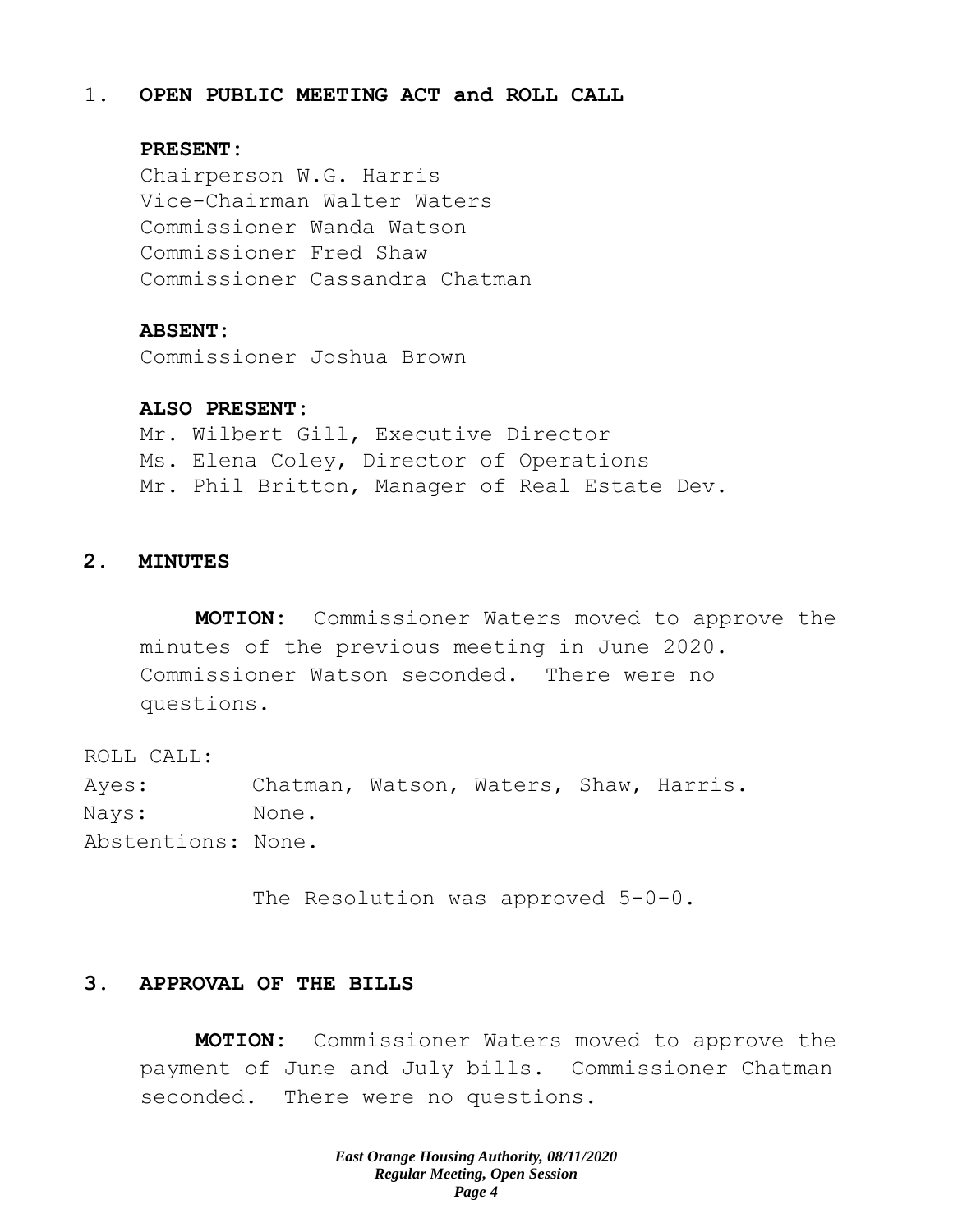ROLL CALL: Ayes: Chatman, Watson, Shaw, Waters, Harris. Nays: None. Abstentions: None.

The Resolution was approved 5-0-0.

#### **4. VISITORS**

There were no visitors.

#### **5. REPORTS**

#### **COMMITTEE REPORTS**

**REAL ESTATE DEVELOPMENT:** There was no report. **FINANCE:** There was no report. **BUILDINGS & GROUNDS:** There was no report. **BY-LAWS & PROCUREMENT:** There was no report. **PERSONNEL:** There was no report.

**NON-PROFIT COMMITTEE:** There was no report.

**EOHCDC BOARD OF DIRECTORS**: There was no report.

#### **LEGAL REPORT (Board Attorneys)**

There was no report.

# **EXECUTIVE DIRECTOR**

The report stood. Mr. Gill highlighted

*East Orange Housing Authority, 08/11/2020 Regular Meeting, Open Session Page 5*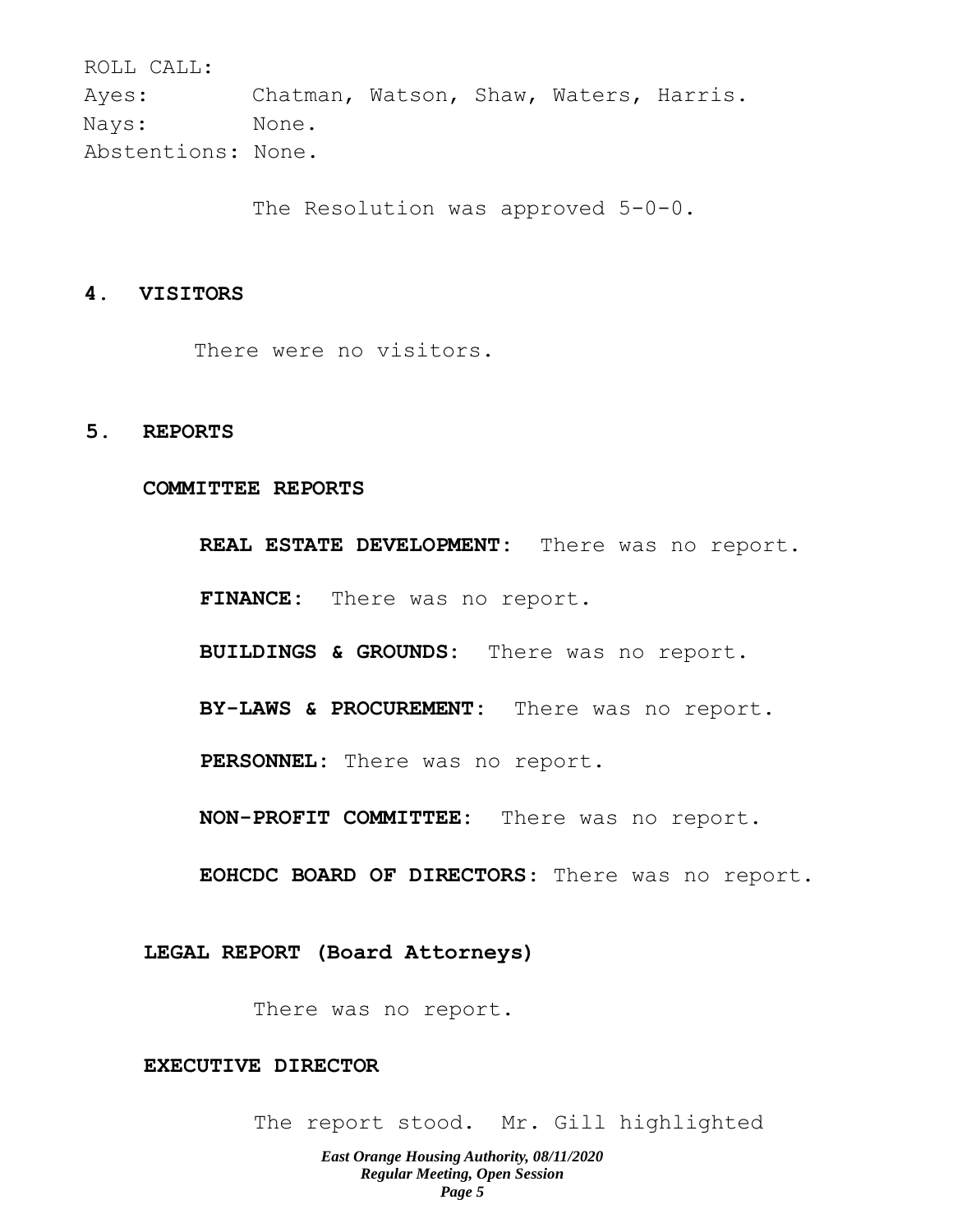portions of the executive reports and answered questions from the Commissioners.

# **6. OLD BUSINESS**

There was no Old Business.

# **7. NEW BUSINESS**

There was no New Business.

# **8. RESOLUTIONS**

# **2020-25 RESOLUTION AUTHORIZING AND RATIFYING ACTIONS OF THE EXECUTIVE DIRECTOR OF THE EAST ORANGE HOUSING AUTHORITY REGARDING THE RESPONSE TO THE COVID-19 PANDEMIC**

Commissioner Waters moved to approve. Commissioner Chatman seconded. There were no questions.

ROLL CALL:

Ayes: Chatman, Watson, Shaw, Waters, Harris. Nays: None. Abstentions: None.

The Resolution was approved 5-0-0.

# **2020-26 A RESOLUTION TO ADOPT CERTAIN HUD WAIVERS OF THE PUBLIC HOUSING PROGRAM REGULATIONS**

Commissioner Shaw to approve. Commissioner Waters seconded. There were no questions.

ROLL CALL: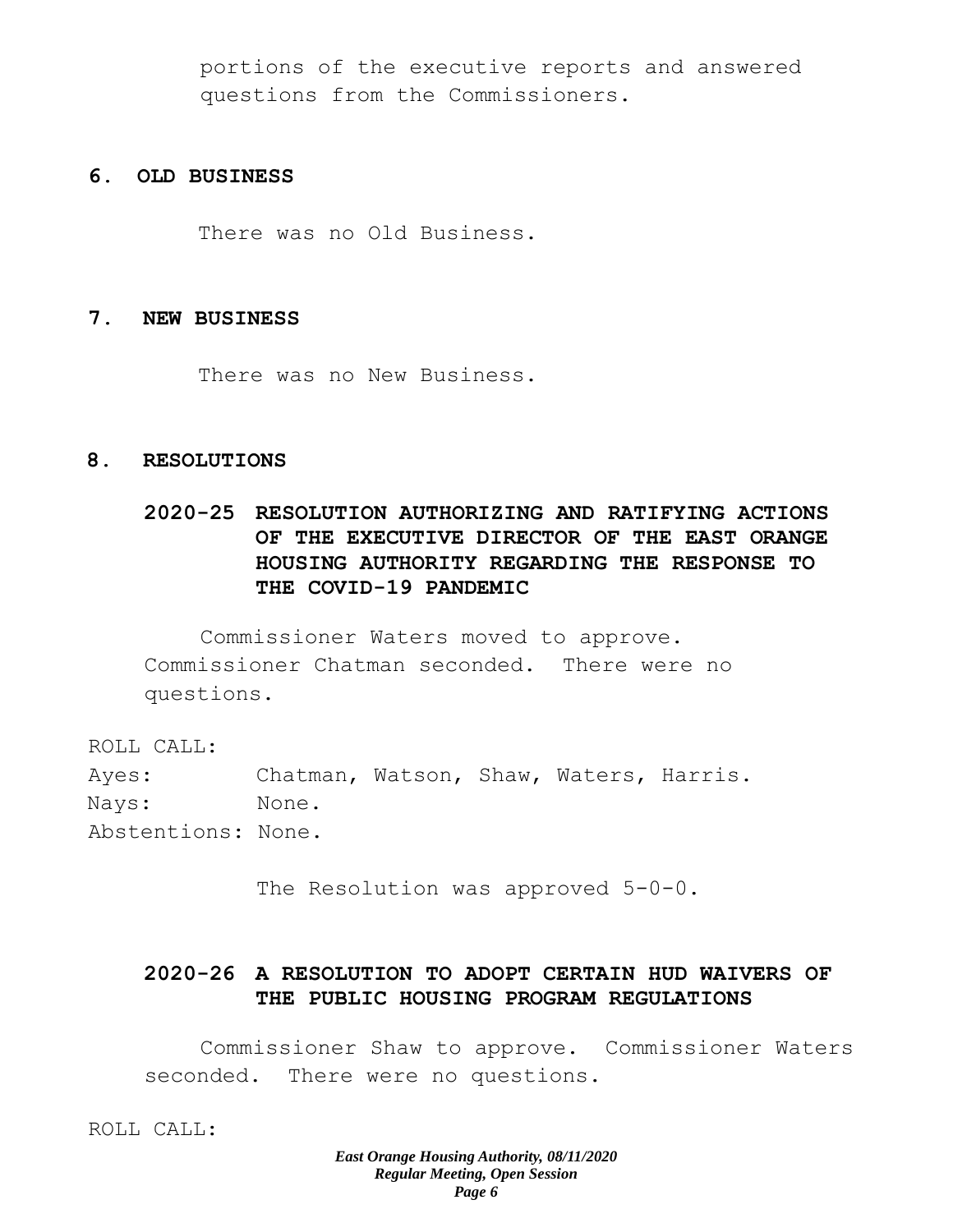Ayes: Chatman, Watson, Shaw, Waters, Harris. Nays: None. Abstentions: None.

The Resolution was approved 5-0-0.

**2020-27 A RESOLUTION OF THE HOUSING AUTHORITY OF THE CITY OF EAST ORANGE APPROVING THE EXECUTION OF A DEVELOPER AGREEMENT WITH NORTH WALNUT URBAN RENEWAL, LLC FOR THE LONG TERM GROUND LEASE AND CONSTRUCTION OF A HOUSING PROJECT TO BE LOCATED AT 96 AND 122 NORTH WALNUT STREET AND 374, 376 AND 384 WILLIAMS STREET (IDENTIFIED AS BLOCK 360, LOTS 17, 17.01, 17.02, 19, 20 AND 22 ON THE OFFICIAL TAX MAP ON THE CITY OF EAST ORANGE, N.J.) AS WELL AS PURSUANT TO SAID AGREEMENT THE ACQUISITION BY SALE OR CONDEMNATION OF ADDITIONAL LANDS AND IMPROVEMENTS LOCATED ON 84-86 NORTH WALNUT STREET AND 392 WILLIAMS STREET (IDENTIFIED AS BLOCK 360, LOTS 18 AND 18.01 ON THE OFFICIAL TAX MAP ON THE CITY OF EAST ORANGE, N.J.)**

Commissioner Waters moved to approve. Commissioner Shaw seconded.

Commissioner Shaw asked if this is the same developer that was chosen before about two years ago. Mr. Gill responded it is the same developer.

ROLL CALL:

Ayes: Chatman, Watson, Shaw, Waters, Harris. Nays: None.

Abstentions: None.

The Resolution was approved 5-0-0.

# **2020-28 RESOLUTION AUTHORIZING THE EXECUTIVE DIRECTOR TO RENEW THE ANNUAL SUPPORT AGREEMENT WITH MRI**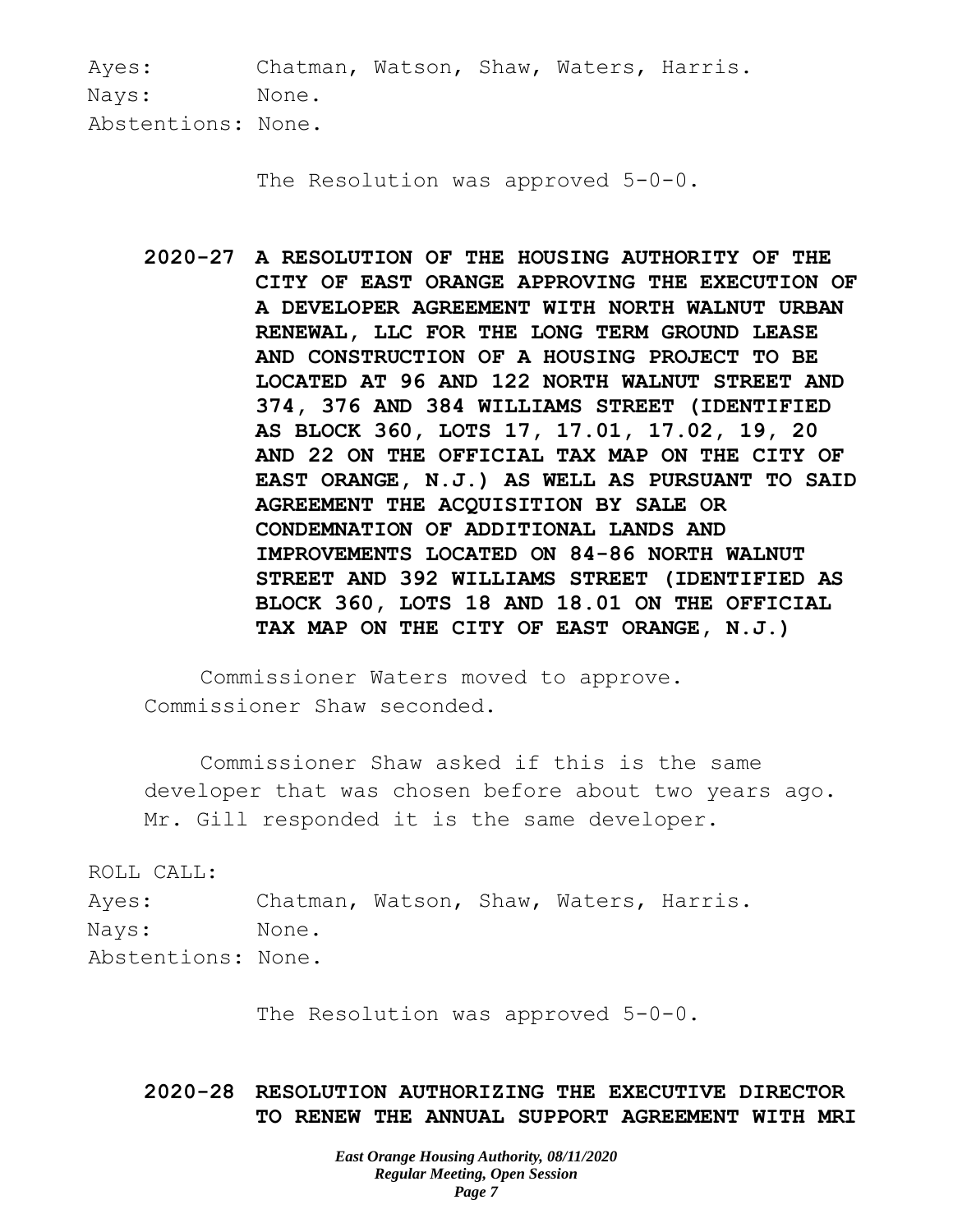### **SOFTWARE LLC IN AN AMOUNT OF \$37,481.47**

Commissioner Chatman moved to approve. Commissioner Waters seconded. There were no questions.

ROLL CALL: Ayes: Chatman, Watson, Shaw, Waters, Harris. Nays: None. Abstentions: None.

The Resolution was approved 5-0-0.

# **2020-29 RESOLUTION RATIFYING THE RENEWAL OF THE ANNUAL COMMERCIAL LIABILITY INSURANCE COVERAGE WITH HOUSING AUTHORITY INSURANCE GROUP (HAI GROUP) IN AN AMOUNT OF \$15,515.00**

Commissioner Waters moved to approve. Commissioner Shaw seconded. There were no questions.

ROLL CALL:

Ayes: Chatman, Watson, Shaw, Waters, Harris. Nays: None. Abstentions: None.

The Resolution was approved 5-0-0.

# **2020-30 RESOLUTION RATIFYING EXTENDING A PAYROLL SUPPORT SERVICES CONTRACT WITH ADP, LLC FOR A PERIOD NOT TO EXCEED 90 DAYS**

Commissioner Watson moved to approve. Commissioner Waters seconded.

Chairman Harris asked why is it only 90 days. Mr. Gill responded that the contract is only for 90 days because it must go out to bid because of the \$40,000 threshold.